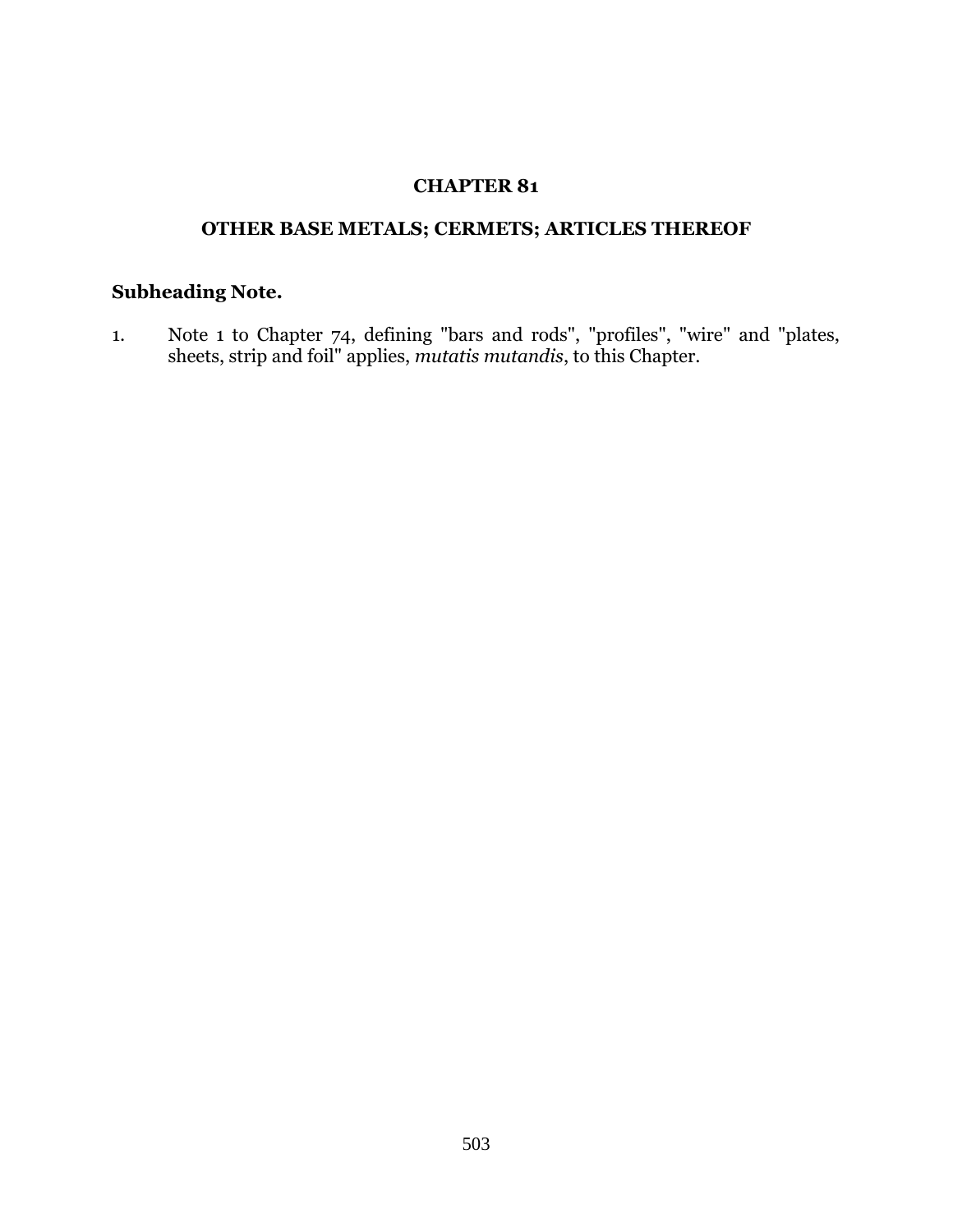| <b>HS</b> | <b>CET</b> | PR1 | <b>DESCRIPTION OF GOODS</b>                                                                                   | <b>DUTY</b><br><b>RATE</b> | <b>UNIT</b>     | <b>SITC</b><br><b>REV4</b> |
|-----------|------------|-----|---------------------------------------------------------------------------------------------------------------|----------------------------|-----------------|----------------------------|
| 81.01     |            |     | Tungsten (wolfram) and articles thereof, including<br>waste and scrap.                                        |                            |                 |                            |
| 8101.10   | $00\,$     |     | - Powders                                                                                                     | Free                       | kg              | 689.111                    |
| 8101.90   | $00\,$     |     | - Other:                                                                                                      |                            |                 |                            |
| 8101.94   | $00\,$     |     | - - Unwrought tungsten, including bars and rods<br>obtained simply by sintering                               | Free                       | kg              | 689.113                    |
| 8101.96   | $00\,$     |     | - - Wire                                                                                                      | Free                       | kg              | 689.916                    |
| 8101.97   | $00\,$     |     | - - Waste and scrap                                                                                           | Free                       | kg <sub>2</sub> | 689.915                    |
| 8101.99   | 00         |     | - - Other                                                                                                     | Free                       | kg              | 689.919                    |
| 81.02     |            |     | Molybdenum and articles thereof, including waste<br>and scrap.                                                |                            |                 |                            |
| 8102.10   | $00\,$     |     | - Powders                                                                                                     | Free                       | kg              | 689.121                    |
| 8102.90   | $00\,$     |     | - Other:                                                                                                      |                            |                 |                            |
| 8102.94   | $00\,$     |     | - - Unwrought, including bars and rods obtained<br>simply by sintering                                        | Free                       | kg              | 689.123                    |
| 8102.95   | $00\,$     |     | - - Bars and rods, other than those obtained simply by<br>sintering, profiles, plates, sheets, strip and foil | Free                       | kg              | 689.921                    |
| 8102.96   | $00\,$     |     | - - Wire                                                                                                      | Free                       | kg              | 689.922                    |
| 8102.97   | $00\,$     |     | - - Waste and scrap                                                                                           | Free                       |                 | 689.923                    |
| 8102.99   | $00\,$     |     | - - Other                                                                                                     | Free                       | kg              | 699.929                    |
| 81.03     |            |     | Tantalum and articles thereof, including waste and<br>scrap.                                                  |                            |                 |                            |
| 8103.20   | $00\,$     |     | - Unwrought, including bars and rods obtained<br>simply by sintering; powders                                 | Free                       | kg              | 699.23                     |
| 8103.30   | 00         |     | - Waste and scrap                                                                                             | Free                       | kg              | 689.992                    |
| 8103.90   | $00\,$     |     | - Other                                                                                                       | Free                       | kg              | 699.93                     |
| 81.04     |            |     | Magnesium and articles thereof, including waste<br>and scrap.                                                 |                            |                 |                            |
| 8104.10   | $00\,$     |     | - Unwrought:                                                                                                  |                            |                 |                            |
| 8104.11   | $00\,$     |     | - - Containing at least 99.8% by weight of<br>magnesium                                                       | Free                       | kg              | 689.151                    |
| 8104.19   | $00\,$     |     | - - Other                                                                                                     | Free                       | kg              | 689.159                    |
| 8104.20   | $00\,$     |     | - Waste and scrap                                                                                             | Free                       | kg              | 689.14                     |
| 8104.30   | $00\,$     |     | - Raspings, turnings and granules, graded according<br>to size; powders                                       | Free                       | kg              | 699.941                    |
| 8104.90   | $00\,$     |     | - Other:                                                                                                      |                            |                 |                            |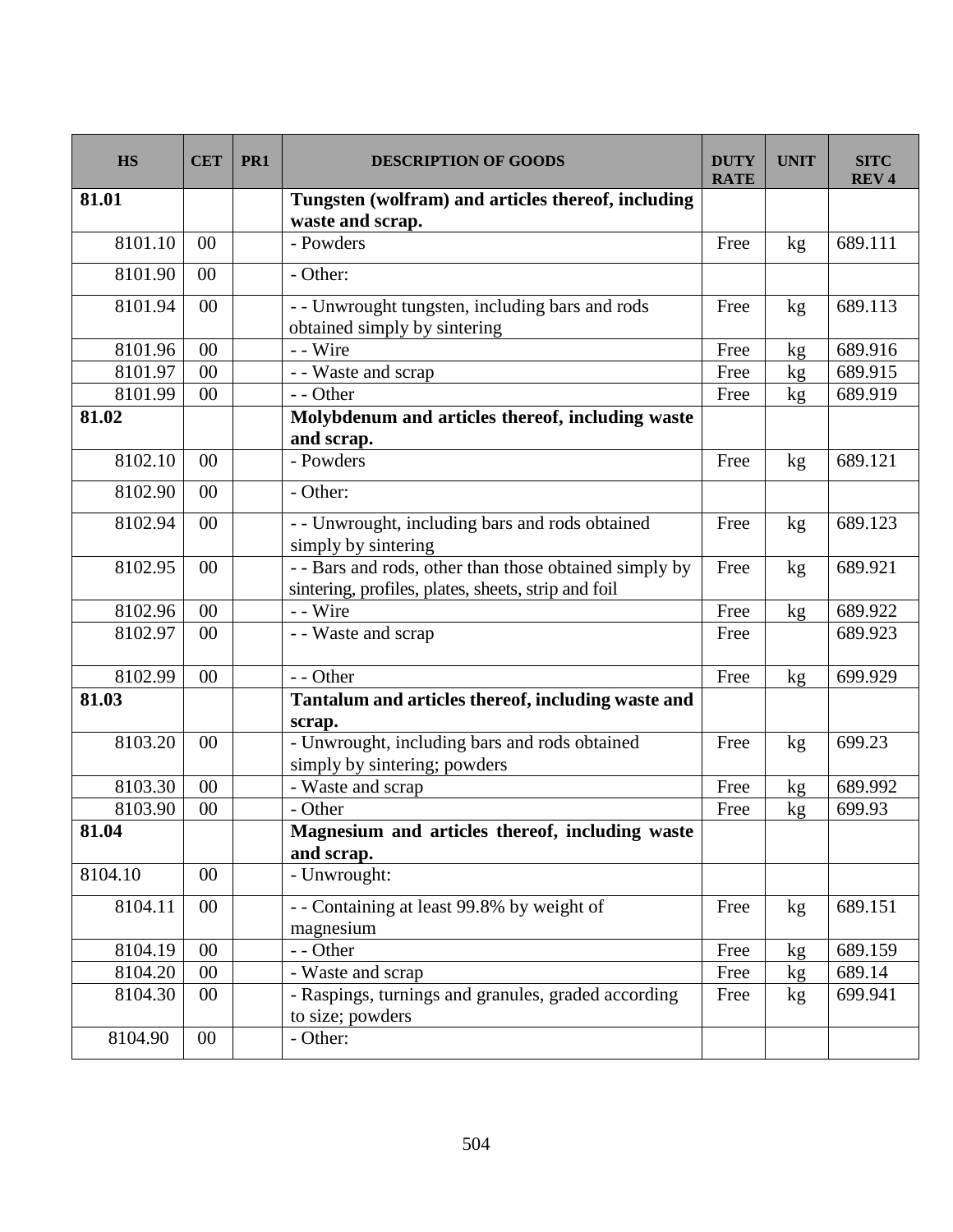| <b>HS</b> | <b>CET</b> | PR1 | <b>DESCRIPTION OF GOODS</b>                                                                                                       | <b>DUTY</b><br><b>RATE</b> | <b>UNIT</b>   | <b>SITC</b><br><b>REV4</b> |
|-----------|------------|-----|-----------------------------------------------------------------------------------------------------------------------------------|----------------------------|---------------|----------------------------|
| 8104.90   | 10         |     | - - - Wrought bars, rods, angles, shapes and sections;                                                                            | Free                       | kg            | 699.942                    |
|           |            |     | wire; wrought plates, sheets and strip; foil; raspings                                                                            |                            |               |                            |
|           |            |     | and shavings of uniform size, powders and flakes;                                                                                 |                            |               |                            |
| 8104.90   | 90         |     | tubes and pipes and blanks therefor; hollow bars<br>$--$ Other                                                                    | Free                       |               | 699.949                    |
|           |            |     |                                                                                                                                   |                            | kg            |                            |
| 81.05     |            |     | Cobalt mattes and other intermediate products of<br>cobalt metallurgy; cobalt and articles thereof,<br>including waste and scrap. |                            |               |                            |
| 8105.20   | $00\,$     |     | - Cobalt mattes and other intermediate products of                                                                                | Free                       | kg            | 689.87                     |
|           |            |     | cobalt metallurgy; unwrought cobalt; powders                                                                                      |                            |               |                            |
| 8105.30   | 00         |     | - Waste and scrap                                                                                                                 | Free                       | kg            | 689.811                    |
| 8105.90   | 00         |     | - Other                                                                                                                           | Free                       | kg            | 699.81                     |
| 8106.00   | 00         |     | Bismuth and articles thereof, including waste and<br>scrap.                                                                       | Free                       | kg            | 689.92                     |
| 81.07     |            |     | Cadmium and articles thereof, including waste and<br>scrap.                                                                       |                            |               |                            |
| 8107.20   | 00         |     | - Unwrought cadmium; powders                                                                                                      | Free                       | kg            | 689.821                    |
| 8107.30   | 00         |     | - Waste and scrap                                                                                                                 | Free                       | kg            | 689.822                    |
| 8107.90   | 00         |     | - Other                                                                                                                           | Free                       | kg            | 699.83                     |
| 81.08     |            |     | Titanium and articles thereof, including waste and<br>scrap.                                                                      |                            |               |                            |
| 8108.20   | 00         |     | - Unwrought titanium; powders                                                                                                     | Free                       | $\mathbf{kg}$ | 689.831                    |
| 8108.30   | 00         |     | - Waste and scrap                                                                                                                 | Free                       | kg            | 689.833                    |
| 8108.90   | 00         |     | - Other                                                                                                                           | Free                       | kg            | 699.85                     |
| 81.09     |            |     | Zirconium and articles thereof, including waste                                                                                   |                            |               |                            |
|           |            |     | and scrap.                                                                                                                        |                            |               |                            |
| 8109.20   | 00         |     | - Unwrought zirconium; powders                                                                                                    | Free                       | kg            | 689.84                     |
| 8109.30   | 00         |     | - Waste and scrap                                                                                                                 | Free                       | kg            | 689.844                    |
| 8109.90   | 00         |     | - Other                                                                                                                           | Free                       | kg            | 689.87                     |
| 81.10     |            |     | Antimony and articles thereof, including waste and<br>scrap.                                                                      |                            |               |                            |
| 8110.10   | 00         |     | - Unwrought antimony; powders                                                                                                     | Free                       | kg            | 689.85                     |
| 8110.20   | 00         |     | - Waste and scrap                                                                                                                 | Free                       | kg            | 689.86                     |
| 8110.90   | 00         |     | - Other                                                                                                                           | Free                       | kg            | 689.89                     |
| 8111.00   | $00\,$     |     | Manganese and articles thereof, including waste                                                                                   | Free                       | kg            | 689.941                    |
|           |            |     | and scrap.                                                                                                                        |                            |               |                            |
| 81.12     |            |     | Beryllium,<br>chromium, germanium, vanadium                                                                                       |                            |               |                            |
|           |            |     | gallium, hafnium, indium, niobium (columbium),                                                                                    |                            |               |                            |
|           |            |     | rhenium and thallium, and articles of these metals,                                                                               |                            |               |                            |
|           |            |     | including waste and scrap.                                                                                                        |                            |               |                            |
| 8112.10   | 00         |     | - Beryllium:                                                                                                                      |                            |               |                            |
| 8112.12   | $00\,$     |     | - - Unwrought; powders                                                                                                            | Free                       | kg            | 689.913                    |